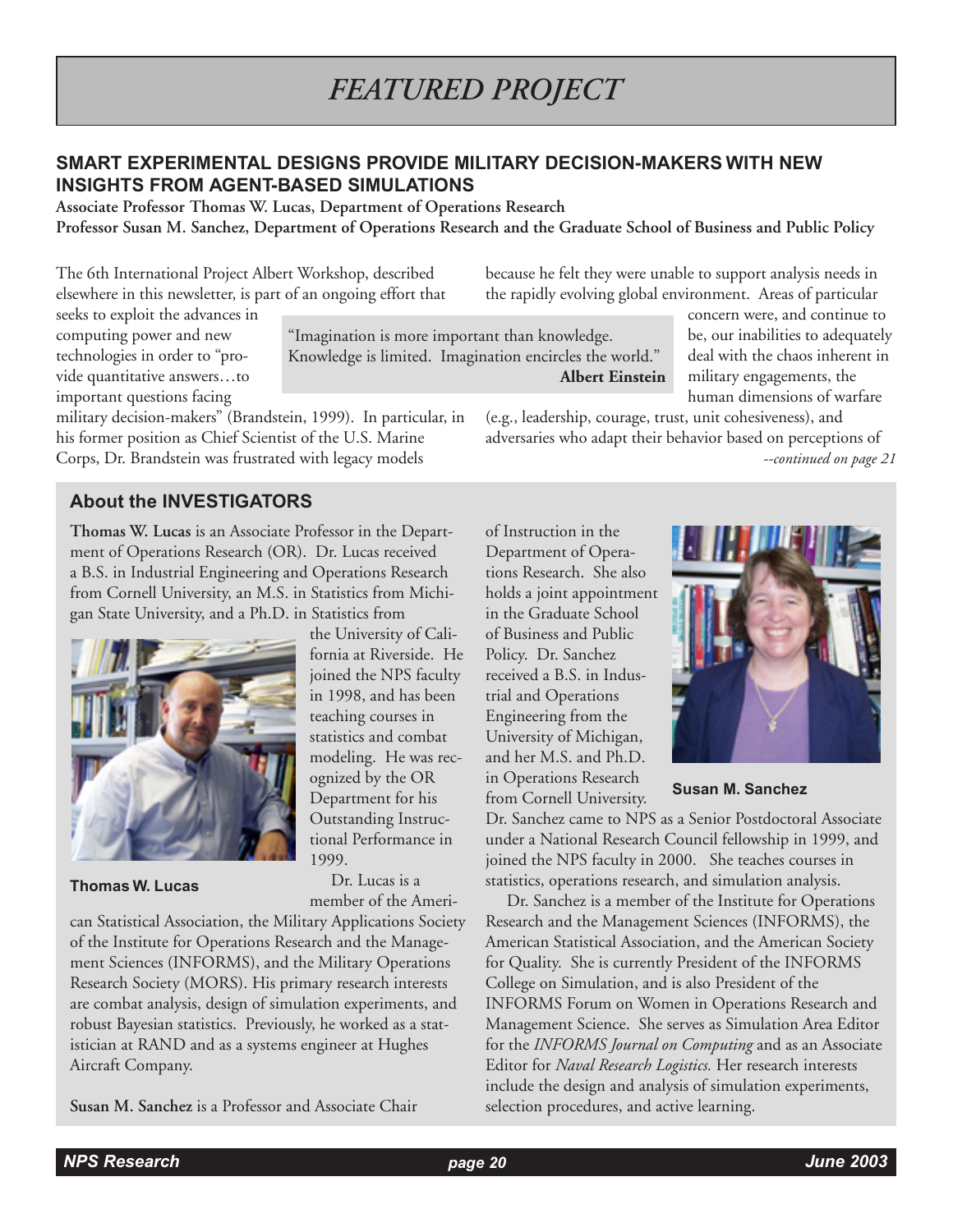| <b>Report Documentation Page</b>                                                                                                                                                                                                                                                                                                                                                                                                                                                                                                                                                                                                                                                                                                                                                                                                                                   |                             |                              |                               | Form Approved<br>OMB No. 0704-0188                 |                           |  |
|--------------------------------------------------------------------------------------------------------------------------------------------------------------------------------------------------------------------------------------------------------------------------------------------------------------------------------------------------------------------------------------------------------------------------------------------------------------------------------------------------------------------------------------------------------------------------------------------------------------------------------------------------------------------------------------------------------------------------------------------------------------------------------------------------------------------------------------------------------------------|-----------------------------|------------------------------|-------------------------------|----------------------------------------------------|---------------------------|--|
| Public reporting burden for the collection of information is estimated to average 1 hour per response, including the time for reviewing instructions, searching existing data sources, gathering and<br>maintaining the data needed, and completing and reviewing the collection of information. Send comments regarding this burden estimate or any other aspect of this collection of information,<br>including suggestions for reducing this burden, to Washington Headquarters Services, Directorate for Information Operations and Reports, 1215 Jefferson Davis Highway, Suite 1204, Arlington<br>VA 22202-4302. Respondents should be aware that notwithstanding any other provision of law, no person shall be subject to a penalty for failing to comply with a collection of information if it<br>does not display a currently valid OMB control number. |                             |                              |                               |                                                    |                           |  |
| 1. REPORT DATE<br>2. REPORT TYPE<br>N/A<br><b>JUN 2003</b>                                                                                                                                                                                                                                                                                                                                                                                                                                                                                                                                                                                                                                                                                                                                                                                                         |                             |                              |                               | <b>3. DATES COVERED</b>                            |                           |  |
| <b>4. TITLE AND SUBTITLE</b>                                                                                                                                                                                                                                                                                                                                                                                                                                                                                                                                                                                                                                                                                                                                                                                                                                       |                             |                              |                               | 5a. CONTRACT NUMBER                                |                           |  |
| <b>Smart Experimental Designs Provide Military Decision-Makers with New</b><br><b>Insights From Agent-Based Simulations</b>                                                                                                                                                                                                                                                                                                                                                                                                                                                                                                                                                                                                                                                                                                                                        |                             |                              |                               | <b>5b. GRANT NUMBER</b>                            |                           |  |
|                                                                                                                                                                                                                                                                                                                                                                                                                                                                                                                                                                                                                                                                                                                                                                                                                                                                    |                             |                              |                               | 5c. PROGRAM ELEMENT NUMBER                         |                           |  |
| 6. AUTHOR(S)                                                                                                                                                                                                                                                                                                                                                                                                                                                                                                                                                                                                                                                                                                                                                                                                                                                       |                             |                              |                               | <b>5d. PROJECT NUMBER</b>                          |                           |  |
|                                                                                                                                                                                                                                                                                                                                                                                                                                                                                                                                                                                                                                                                                                                                                                                                                                                                    |                             |                              |                               | 5e. TASK NUMBER                                    |                           |  |
|                                                                                                                                                                                                                                                                                                                                                                                                                                                                                                                                                                                                                                                                                                                                                                                                                                                                    |                             |                              |                               | <b>5f. WORK UNIT NUMBER</b>                        |                           |  |
| 7. PERFORMING ORGANIZATION NAME(S) AND ADDRESS(ES)<br>Naval Postgraduate School Operations Research Department Monterey,<br>CA 93943                                                                                                                                                                                                                                                                                                                                                                                                                                                                                                                                                                                                                                                                                                                               |                             |                              |                               | 8. PERFORMING ORGANIZATION<br><b>REPORT NUMBER</b> |                           |  |
| 9. SPONSORING/MONITORING AGENCY NAME(S) AND ADDRESS(ES)                                                                                                                                                                                                                                                                                                                                                                                                                                                                                                                                                                                                                                                                                                                                                                                                            |                             |                              |                               | 10. SPONSOR/MONITOR'S ACRONYM(S)                   |                           |  |
|                                                                                                                                                                                                                                                                                                                                                                                                                                                                                                                                                                                                                                                                                                                                                                                                                                                                    |                             |                              |                               | 11. SPONSOR/MONITOR'S REPORT<br>NUMBER(S)          |                           |  |
| 12. DISTRIBUTION/AVAILABILITY STATEMENT<br>Approved for public release, distribution unlimited                                                                                                                                                                                                                                                                                                                                                                                                                                                                                                                                                                                                                                                                                                                                                                     |                             |                              |                               |                                                    |                           |  |
| <b>13. SUPPLEMENTARY NOTES</b><br>Naval Postgraduate School RESEARCH, 13, 2, Naval Postgraduate School, Monterey, CA, 2003, pp. 20-21,<br>57-59, 63., The original document contains color images.                                                                                                                                                                                                                                                                                                                                                                                                                                                                                                                                                                                                                                                                 |                             |                              |                               |                                                    |                           |  |
| 14. ABSTRACT                                                                                                                                                                                                                                                                                                                                                                                                                                                                                                                                                                                                                                                                                                                                                                                                                                                       |                             |                              |                               |                                                    |                           |  |
| <b>15. SUBJECT TERMS</b>                                                                                                                                                                                                                                                                                                                                                                                                                                                                                                                                                                                                                                                                                                                                                                                                                                           |                             |                              |                               |                                                    |                           |  |
| 16. SECURITY CLASSIFICATION OF:                                                                                                                                                                                                                                                                                                                                                                                                                                                                                                                                                                                                                                                                                                                                                                                                                                    | 17. LIMITATION OF           | 18. NUMBER                   | 19a. NAME OF                  |                                                    |                           |  |
| a. REPORT<br>unclassified                                                                                                                                                                                                                                                                                                                                                                                                                                                                                                                                                                                                                                                                                                                                                                                                                                          | b. ABSTRACT<br>unclassified | c. THIS PAGE<br>unclassified | <b>ABSTRACT</b><br><b>SAR</b> | OF PAGES<br>6                                      | <b>RESPONSIBLE PERSON</b> |  |

**Standard Form 298 (Rev. 8-98)**<br>Prescribed by ANSI Std Z39-18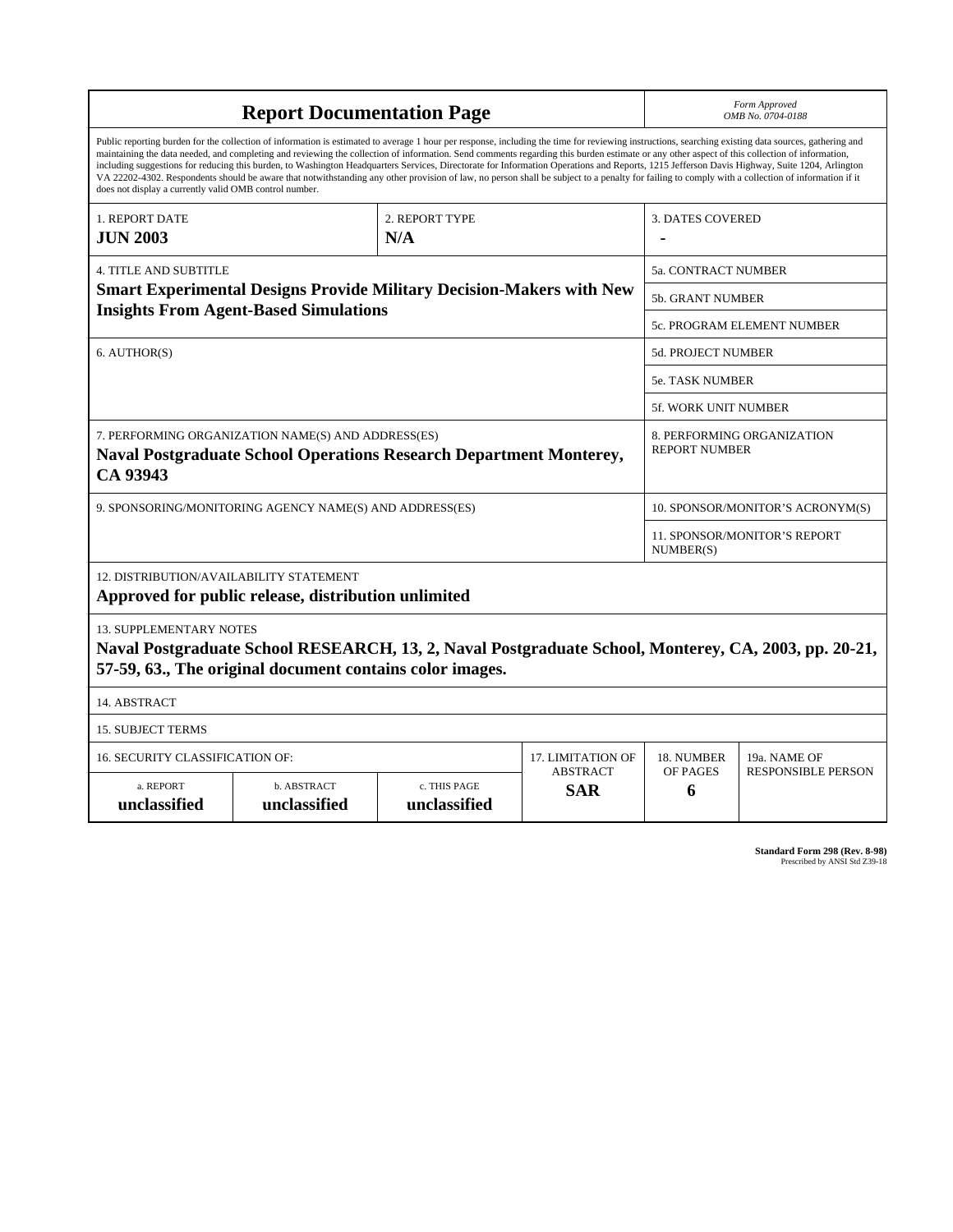### **SMART EXPERIMENTAL DESIGNS,** *continued from page 20*

#### our strategies and tactics.

 Project Albert focuses on *Operational Synthesis*—that is, the process of combining the information gleaned from a family of

diverse analytical tools to provide the most compelling analyses. The majority of Project Albert's efforts have involved the building of relatively simple models, along with data farming and visualization environments in which they can be explored. These models by design are fastrunning, flexible, and easy to use. They contain only the essence of a given question or scenario and utilize only that detail absolutely necessary to capture the relevant aspects.

To date, several modeling plat-

forms have been developed by a diverse set of researchers under the Project Albert umbrella. Most of these are *agentbased simulations*. While the definition varies, we use this term to mean a simulation composed of agents, objects, or entities that make decisions (where to go, whom to shoot at, etc.) autonomously. These agents are aware of, and interact with,

their local environment through relatively simple internal decision rules. The rules determine an agent's "personality" traits, such as their drive to move toward or away from a

**In order to fully evaluate all of the combinations of a model containing only 100 factors, each with only two settings, 2100 (about 1030) runs of the model are necessary. Is this feasible? Former Air Force Major General Jasper Welch succinctly summarized the analyst's dilemma by the phrase "1030 is forever." Using a computer that can evaluate a model run in a nanosecond, an analyst who started making runs at the dawn of the universe would just be finishing his runs -- hence it would have taken him or her "forever" to explore the model.**

destination, and alive or injured friendly (or enemy) agents. Additionally, group characteristics can be defined which affect group behavior—such as the difference in forces required for an agent in a unit to want to advance toward an enemy. An agent's physical characteristics include their ability to sense, communicate, and engage with other agents.

#### **Motivation**

While Project Albert's distillations

*--continued on page 57* are quite simple by traditional Department of Defense (DoD) simulation standards, they nonetheless contain many variables that an analyst might desire to explore. Thus, a key thrust of the project is to utilize supercomputing to "farm" or run the models many times—millions of computation experiments are

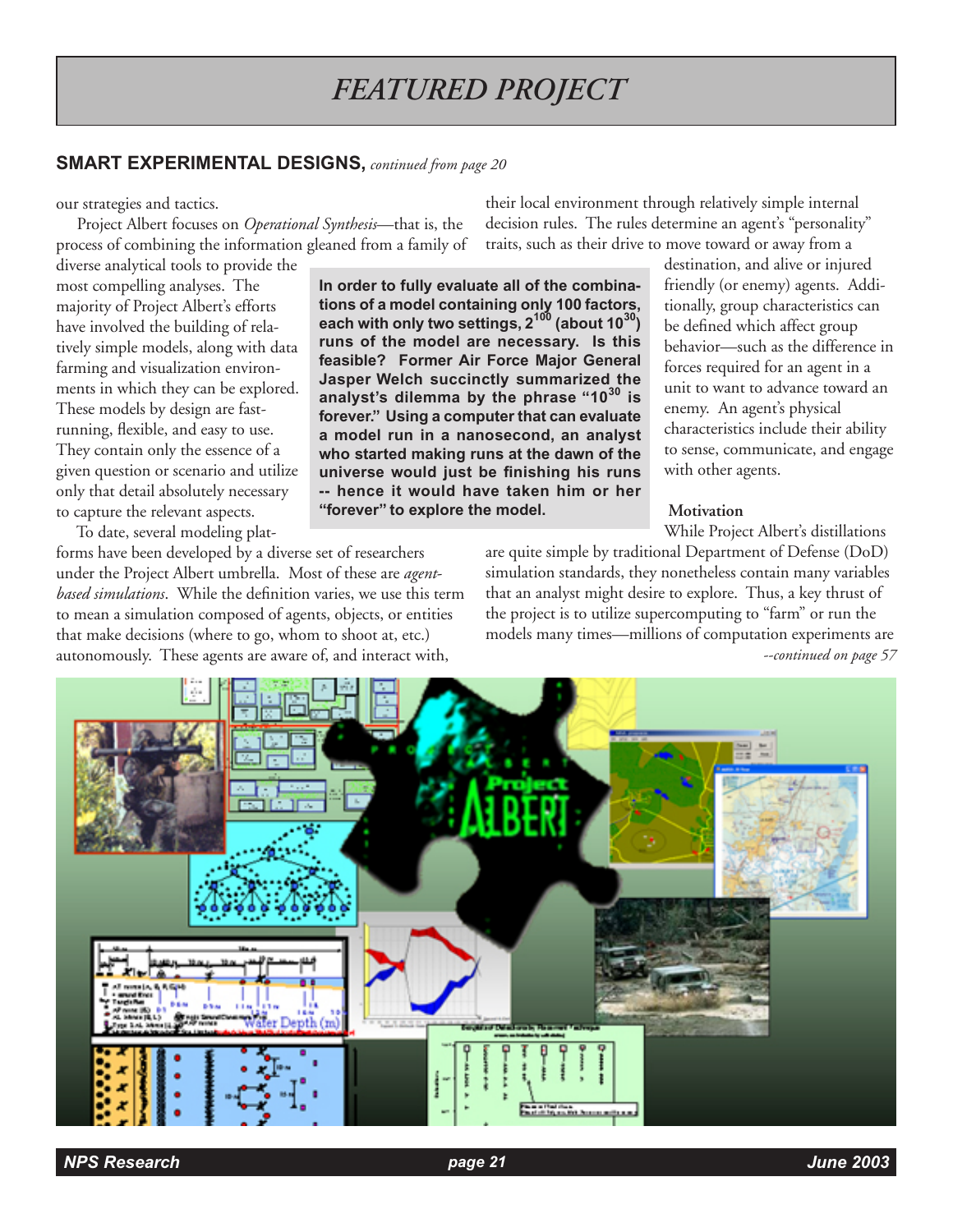### **SMART EXPERIMENTAL DESIGNS,** *continued from page 21*

often made on a given scenario. While millions of runs seem like a lot, the number of runs required to comprehensively explore even the simplest distillation can be astronomically large.

 Most of our models have more than 100 factors, many of which are continuous or can take on a large number of discrete values. Our analyses are often further complicated by the uncertainty corresponding to many (if not most) of the factors. Therefore, even with super computers and "simple" models, we typically cannot use brute force searches on more than about 5-10 factors at a time. Moore's Law suggests that we will be able to extend this only by about two factors (through an increase of two orders of magnitude in processing power) each decade. Thus, if we want computational experiments that look broadly across these models, we need better designs. Our research objective is to develop search strategies that give DoD analysts flexibility in fitting models when exploring high-dimensional computer simulations in situations in which there is considerable *a priori* uncertainty about the shapes of the response surfaces. To this end, we are working with several NPS students to develop new search algorithms and assess their performance (analytically and empirically) over a broad set of models and scenarios.

 In one sense, this need to examine many factors is an old problem. Situations we have chosen to explore via experimental designs have always been complicated. However, practical limitations (for physical experiments) and computational limitations (for simulation experiments) have forced decision-makers to focus on only a handful of factors at a time—those deemed the most important. We have found that this narrow window into a system's behavior can give rise to misleading results. Important factors or interactions may be ignored, or the results may be highly sensitive to a model input that was set arbitrarily. If the exploration of the model's behavior begins broadly, this reduces the likelihood of inap- *--continued on page 58*

#### *--continued from page 56*

ability and Testability Group within Boeing Commercial Airplane Company to participate in presentations/seminars on software and systems reliability. The intention of the seminars is to bring the latest research and theory before Boeing's designers.

#### **OPERATIONS RESEARCH**

 T.C. Barkdoll, **D.P. Gaver**, K.D. Glazebrook, **P.A. Jacobs**, and S. Posadas, "Suppression of Enemy Air Defenses (SEAD) as an Information Duel," *Naval Research Logistics*, No. 49, 2002.

#### **THE MODELING AND SIMULATION INSTITUTE**

**Prof M. Zyda** has been nominated

for the 2003 World Technology Award for Information Technology - Software and the MOVES Institute has also been nominated in the "corporate category." The winners of these prestigious will be announced at the 2003 World Technology Awards and World Technology Summit in San Francisco, California on 24-25 June 2003.

#### **PROMOTION AND AWARD OF TENURE FOR ACADEMIC YEAR 2003**

*Award of Tenure* **Professor Leonard Ferrari** Department of Electrical and Computer Engineering **Professor Thomas Housel** Department of Information Science **Associate Professor Bret Michael** Department of Computer Science

*Promotion to Professor* **Professor Douglas Fouts**

 Computer Engineering **Professor David Jenn** Department of Electrical and Computer Engineering **Professor James Suchan** Graduate School of Business and Public Policy

*Promotion to Research Associate* 

Department of Electrical and *Department of Information Science* **CONGRATULATIONS!**  *Professor* **Research Associate Professor Susan Hutchins**

**Research Associate Professor Haf Jonsson** Center for Interdisciplinary Remotely Piloted Aircraft Studies **Research Associate Professor Douglas Miller** Department of Meteorology **Research Associate Professor Robin Tokmakian** Department of Oceanography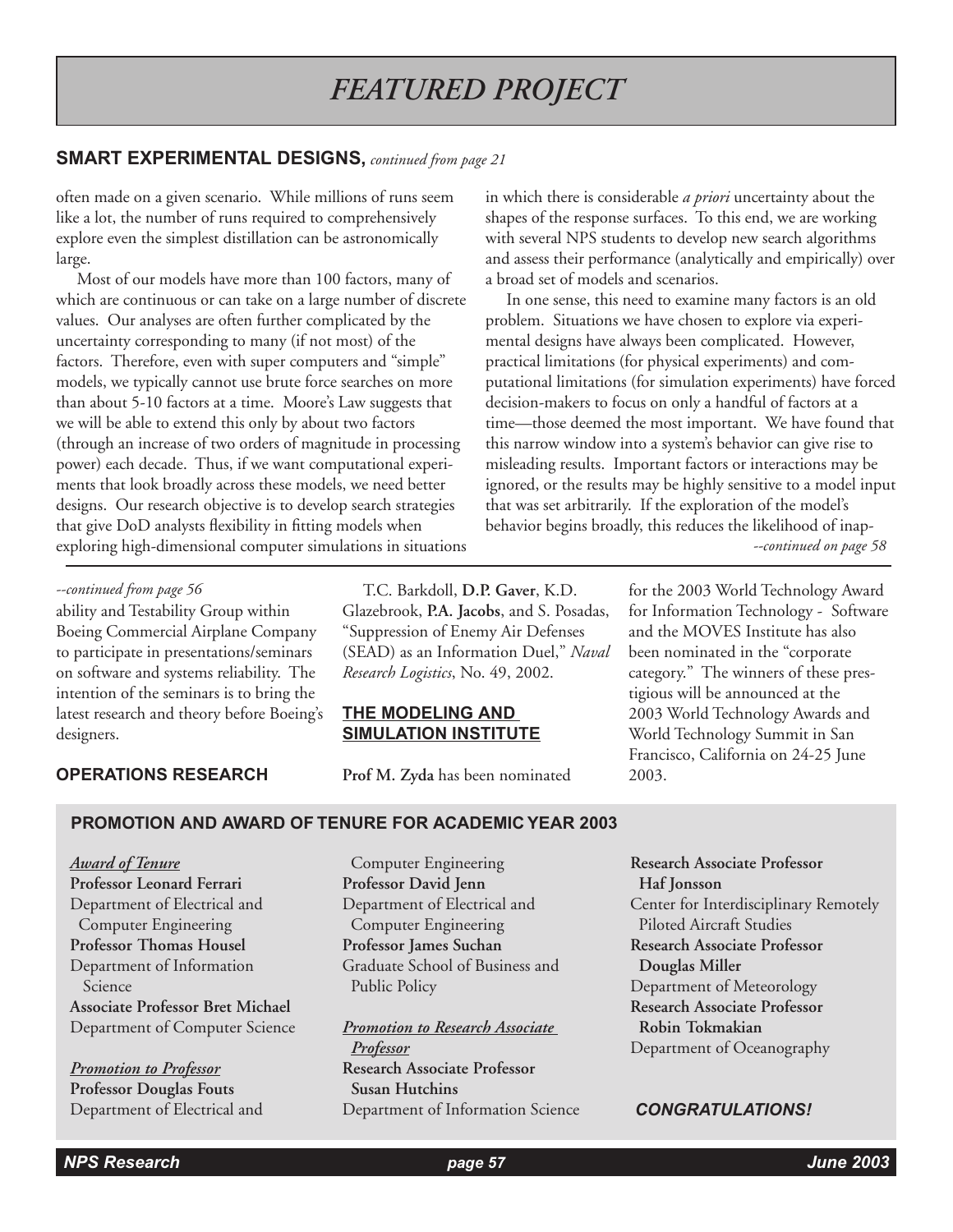### **SMART EXPERIMENTAL DESIGNS,** *continued from page 57*

propriate results and substantially improves on our ability to provide rapid responses to new questions as they arise.

### **Methodological Approach**

An extensive body of literature on designing experiments exists—most with roots in agriculture and laboratory experiments. That is, they were developed for situations with a relatively small number of experimental units (e.g., plots of land, patients, widgets) on which experiments could be conducted. Consequently, there are not many readily available tools for high-dimensional computer explorations where we can precisely control all of the factors and potentially take millions of runs. Furthermore, most of the existing designs also assume many of the following: linear effects, sparse effects, negligible higher order interactions, homogeneous normal errors, and a single measure of performance. Experience suggests that these are risky assumptions to make with models of combat, so we need alternative methods of selecting the best set of experiments from the vast ensemble of possibilities.

 Clearly, the appropriate design depends on both the type of information needed and the nature of the model's response surfaces. In general, for exploring distillations, we want designs that can look at a large number of factors, isolate interactions, identify non-linearities (such as diminishing rates of impact, synergistic or redundant effects), and find thresholds where responses change dramatically. To accomplish this, we have developed some new experimental designs, and devising adaptive strategies that combine these with other well-known designs. In particular, we are looking at search strategies that use adaptive mixtures of full-factorial (or grid), fractional-factorial, group screening, random perturbations, Latin hypercube, and frequency-based designs. Further details are available in Sanchez et al. (2002) and Lucas et al. (2002).

 Our findings to date show that the adaptive search strategies can greatly enhance an analyst's ability to explore agentbased models efficiently and effectively. It is not surprising that the appropriateness of the design depends critically on the shape of the model's surface and the number of samples feasible. There is no one-fits-all design, but we have developed some guidelines that depend on the total computational budget and the number of factors involved. They also reflect knowledge of the nature of the response surface, if this is available from previous experiments or subject-matter experts. As examples,

• For relatively smooth surfaces, fractional factorial designs are an efficient means of looking at a dozen or so factors.

• For high-dimensional surfaces with sparse effects, group screening designs work well.

• When large samples are feasible (hundreds of thousands or millions), regular Latin hypercube designs work very well, particularly on highly nonlinear surfaces.

• For high-dimensional searches of highly nonlinear surfaces when only a few hundred or a few thousand runs can be taken, special near-orthogonal Latin hypercube designs are more efficient.

• Frequency-based designs also work well on highly nonlinear surfaces when moderate or large samples are feasible, even in the presence of substantial error. Furthermore, they allow for a natural multi-resolution search.

 Our current work focuses on combining these designs into an adaptive sequential framework. This is richer and substantially more powerful than any single one-stage design. The one-stage designs often used in practice correspond to categorizing all factors into two classes: those evaluated (typically at a common level of resolution) and those ignored.

#### **Applications and Assessments**

This section summarizes some of what we have learned by a series of empirical explorations on a variety of models and scenarios.

 Brown (2000) examined how the personalities of leaders and subordinates can affect Blue agents' ability to reach a goal in a simulated urban environment. In his scenario, he found that losses are reduced for a local commander who has a strong propensity to mass his forces while maneuvering away from the enemy, and who assigns a relative degree of importance to the mission of reaching the objective without letting this objective dominate his actions. He identified an interesting interaction between friction (modeled as inhibiting the subordinates' ability to listen to their local commander) and the bond (modeled as their desire to stay with their local commander). Even if the subordinate agents cannot hear, comprehend, or otherwise act on the local commander's orders, their losses are reduced if they stay with him.

 Of course, we cannot tell without additional data involving real people, perhaps under real combat conditions, whether these insights extend to real combat. Nonetheless, there are some interesting insights gleaned regarding the effectiveness of potential designs. Specifically, a 2<sup>5-1</sup> fractional factorial design was almost as informative, in terms of variance explained, as a 55 full factorial design, despite requiring less than one percent

*--continued on page 59*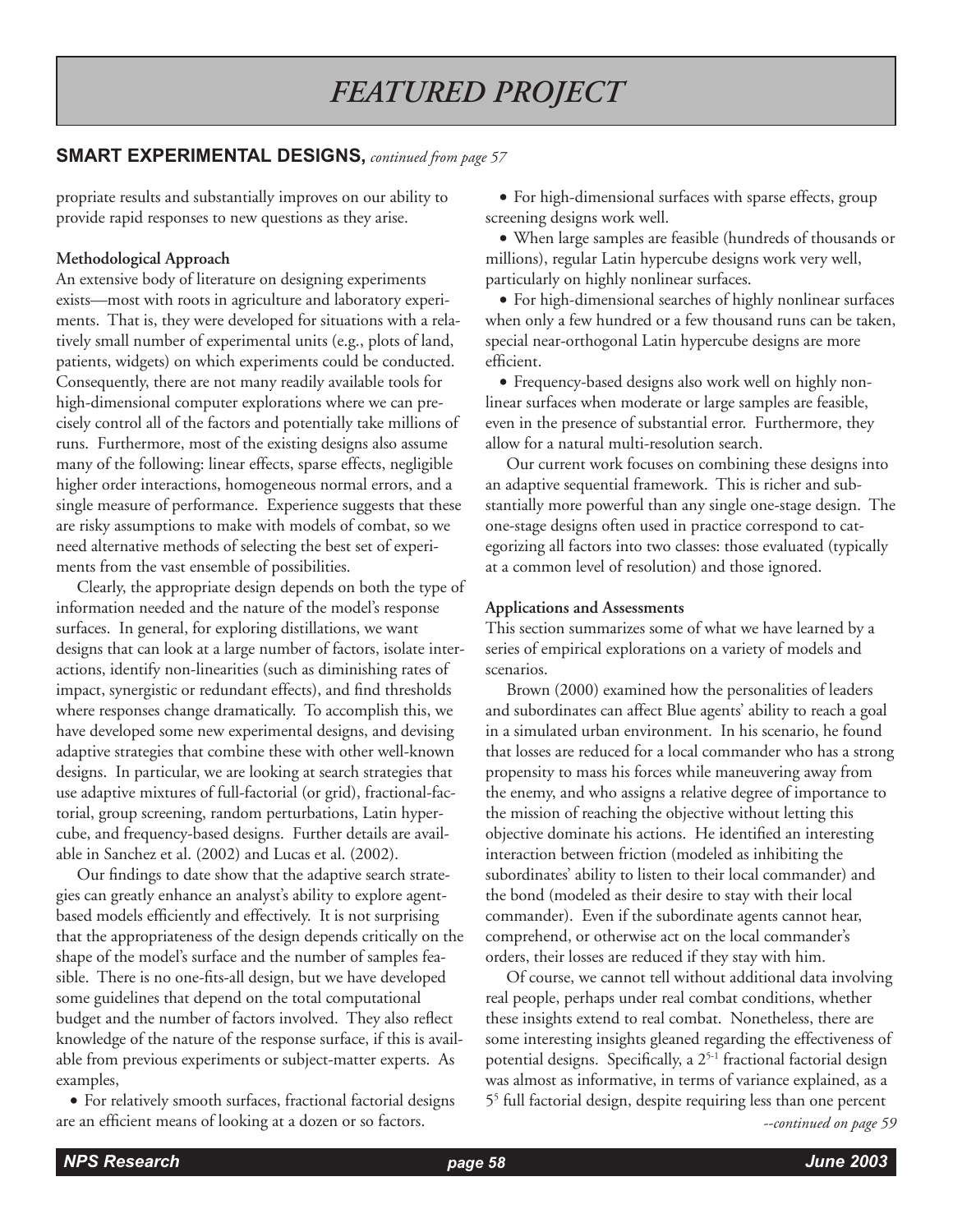## **SMART EXPERIMENTAL DESIGNS,** *continued from page 58*

as many runs. Similarly, Wan (2002) used both a full factorial design (with 174,000 runs) and a Latin hypercube design (with only 4,800 runs) to examine the effects of human factors in a small unit infantry engagement. He found that almost all of the information extracted from the full factorial design could be more efficiently obtained by the Latin hypercube.

 We have found Latin hypercubes (McKay et al., 1979) particularly valuable. Ordinary Latin hypercubes have received widespread use because they are extremely flexible and easy to generate. However, if the number of runs is moderate relative to the number of factors, this inhibits the analyst's ability to obtain precise estimates of some parameters. To rectify this, Cioppa (2002) developed an algorithm that generates "nearly orthogonal" Latin hypercubes. These designs also have excellent space-filling properties, which make them amenable to fitting non-parametric surfaces. They have been used to study peace-enforcement operations and guerrilla combat, and are currently being considered for use in important Army transformational studies.

 The output of ordinary and near-orthogonal Latin hypercube designs can be analyzed by a host of analytical techniques. Some examples include:

• Vinyard and Lucas (2002) used linear modeling and intensity plots to identify regions of non-monotonicity and explore the mitigating effects of making some variables stochastic elements in the infamous 18 dimensional Dewar combat model.

• Pee (2002) applied neural networks, in combination with visualization techniques, while assessing the impact of information systems and procedures on battle outcomes. He found that the Blue force can ensure a positive outcome if it can sufficiently control two of its process latencies—regardless of the values of the other nine factors examined.

• Ipekci (2002) used classification trees, multiple additive regression trees (MART), Bayes nets, and Trellis plots in a 22 dimensional exploration of a simulation of a guerrilla infiltration attack he experienced as a platoon commander. The results of his sequential analysis indicate that the outcome of an infiltration scenario was dominated by Red agent parameters. This suggests that when combating guerrillas, we might best use our resources to restrict the terrorists' abilities to mass, move, train, and acquire materiel.

• Wu (2002) explored the use of a frequency-based approach to designing experiments for terminating simulations. He applied these to multiple performance measures for a peaceenforcement scenario. His results show once again that the set of factors classified as important depends on the construct of the performance measure, but that frequency-based designs can be a natural and efficient way of administering the experiments. Wu also applied human factors principles in creating visual and auditory displays of the results.

#### **Future Directions**

This ongoing project will continue to advance both the theory and application of high-dimensional simulation exploration in several ways. The experiments described above have used designs generated locally and then exported for batch processing at the supercomputing facilities in Maui, Hawaii or Woodbridge, Virginia. We are in the process of converting our algorithms so they are readily available to all Project Albert researchers before the next Project Albert workshop in September 2003. Second, we are enhancing the sequential performance of our designs. Our goal is to provide enough guidance that the procedure can be used as a decision-support tool for an analyst with little experience in experimental design. Finally, we continue to apply our approaches to a broad spectrum of application areas, such as Marine logistics, Army force design, and Navy littoral area analysis.

 It is worth noting that our approach is not restricted to agent-based simulations. These designs can be applied to any computer model with many factors—deterministic or stochastic—where the analyst is interested in gaining insight into how the performance varies across a wide range of possibilities.

#### **Additional Reading**

 Brandstein, A., 1999. "Operational Synthesis: Applying Science to Military Science," *PHALANX*, **32**, December.

 Cioppa, T.M., 2002. "Efficient Nearly Orthogonal and Space-filling Experimental Designs for High-dimensional Complex Models," Ph.D. Dissertation, Operations Research Department, Naval Postgraduate School, Monterey, CA.

 Ipekci, A., 2002. "How Agent Based Models Can Be Utilized To Explore and Exploit Non-linearity and Intangibles Inherent in Guerrilla Warfare," Masters Thesis, Operations Research Department, Naval Postgraduate School, Monterey, CA.

 Lucas, T.W., S.M. Sanchez, L. Brown, and W. Vinyard, 2002. "Better Designs for High-dimensional Explorations of Distillations," *Maneuver Warfare Science 2002*, eds. G. Horne and S. Johnson, USMC Project Albert, Quantico, VA, 17-45.

McKay, M.D., R.J. Beckman, and W.J. Conover, 1979. "A